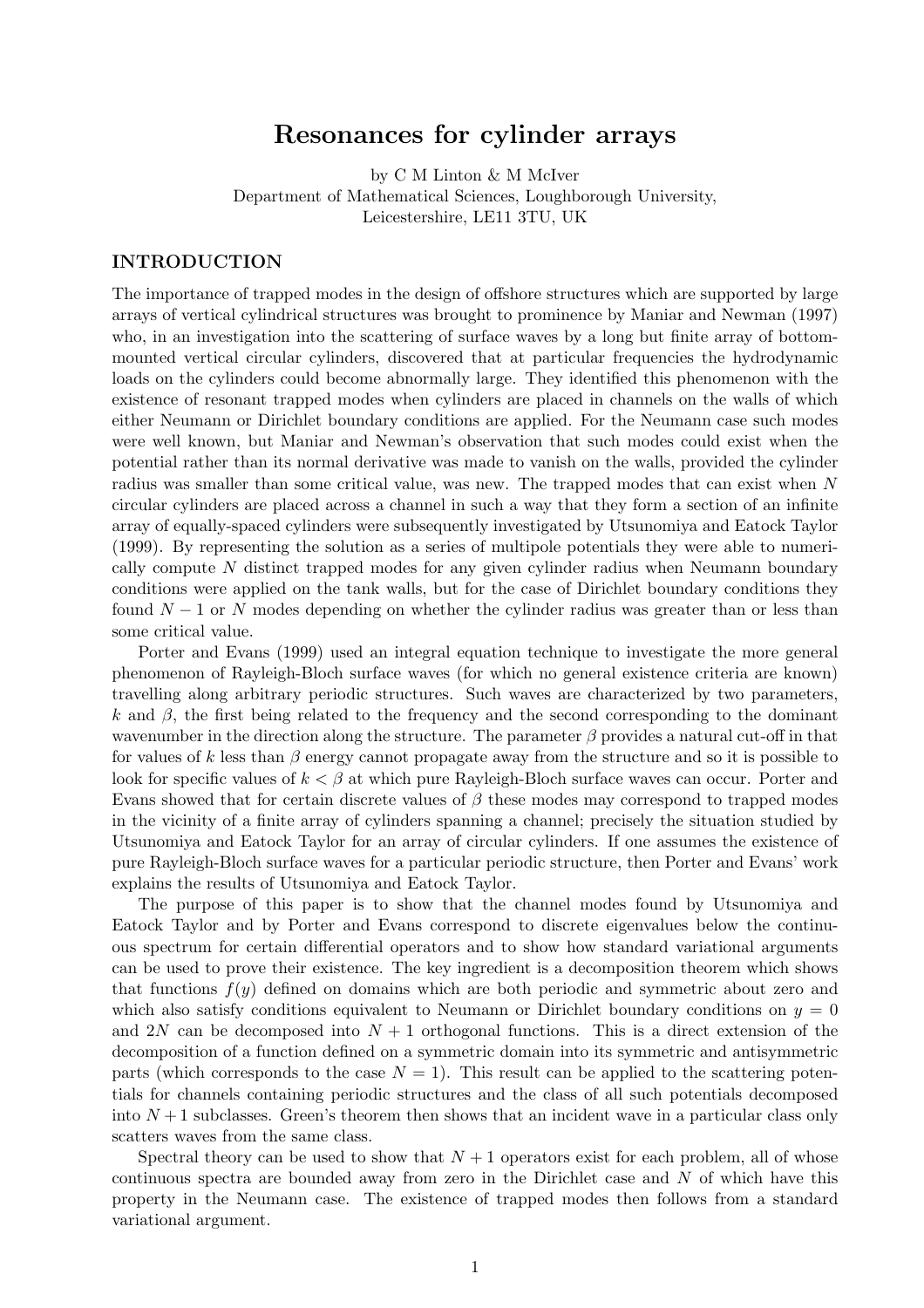#### **DECOMPOSITION THEOREM**

Assume that  $D \subset \mathbb{R}$  is periodic with period 2 and also symmetric about zero, i.e. if  $y \in D$  then *y* + 2 ∈ *D* and  $-y \in D$  (from which it follows that  $2n \pm y \in D$ ,  $n \in \mathbb{Z}$ ). Let  $f : D \cap [0, 2N] \rightarrow \mathbb{R}$ ,  $N \in \mathbb{N}$ , be given and extend it to a function on the whole of *D* by either

$$
f(-y) = f(y), \qquad f(2N + y) = f(2N - y), \tag{1}
$$

which will be referred to as the Neumann case, or

$$
f(-y) = -f(y), \qquad f(2N + y) = -f(2N - y), \tag{2}
$$

which will be referred to as the Dirichlet case. Under these conditions

$$
f(y) = \sum_{m=0}^{N} f_m(y),
$$
 (3)

where

$$
f_m(y) = \frac{\gamma_m^N}{2N} \sum_{n=1-N}^N c_{mn}^N f(y+2n),
$$
\n(4)

$$
c_{mn}^N = \cos \frac{mn\pi}{N}, \qquad \gamma_m^N = \frac{2}{1 + \delta_{m0} + \delta_{mN}}
$$
(5)

and  $\delta_{mn}$  is the Kronecker delta.

Furthermore, suppose that two functions *f* and *g*, which are defined on the same domain *D* and which both satisfy either (1) or (2), are decomposed according to (3) and (4), then the following orthogonality result holds:

$$
\int_0^{2N} f_m(y) g_\mu(y) \, \mathrm{d}y = \delta_{m\mu} \frac{\gamma_m^N}{2N} \sum_{s=-N}^{N-1} \sum_{\sigma=-N}^{N-1} c_{m,s-\sigma}^N \int_0^1 f(y+2s) g(y+2\sigma) \, \mathrm{d}y. \tag{6}
$$

When  $N = 1$  this decomposition theorem is nothing more than the splitting of a function defined on a symmetric domain into its symmetric and antisymmetric parts. For  $N > 2$  the symmetry properties of the functions  $f_m$  are still of interest, but they are insufficient to completely characterize the decomposition.

As an example, consider the Green's function for the two-dimensional Helmholtz equation ( $\nabla^2$ +  $k^2$ ) $\phi = 0$  in a channel of width 2*N*, satisfying Neumann boundary conditions on the guide walls. One way to represent this function is as an eigenfunction expansion and then from (3) we can obtain

$$
G(x - \xi, y, \eta) = \sum_{m=0}^{N} G_m(x - \xi, y, \eta),
$$
\n(7)

where

$$
G_m(x-\xi, y, \eta) = -\frac{\gamma_m^N}{4N} \sum_{n=-\infty}^{\infty} \frac{e^{-\alpha_{mn}|x-\xi|}}{\alpha_{mn}} \cos \beta_{mn} y \cos \beta_{mn} \eta \tag{8}
$$

and

$$
\alpha_{mn} = \left(\beta_{mn}^2 - k^2\right)^{1/2} = -i\left(k^2 - \beta_{mn}^2\right)^{1/2}, \quad \beta_{mn} = \frac{(m+2nN)\pi}{2N}.
$$
\n(9)

The function  $G_m$  represents a sum of unequal sources at  $x = \xi$ ,  $y = 2n \pm \eta$ ,  $n \in \mathbb{Z}$  and thus has 2*N* singularities within the guide (at  $y = \eta$ ,  $y = 2n \pm \eta$ ,  $n = 1, \ldots, N-1$ ,  $y = 2N - \eta$ ) even though the combination of these functions given by (7) only has one such singularity.

Suppose now that we wish to solve a scattering problem in a channel spanned by an array of cylinders. The potential  $\phi$  can be split up into  $N+1$  orthogonal functions and if we apply Green's theorem to  $\phi$  and  $G_m$  we obtain

$$
\frac{1}{2}\phi_m(\xi,\eta) = \int_B \phi_m \frac{\partial G_m}{\partial n} ds + \chi_m, \qquad (\xi,\eta) \in B,\tag{10}
$$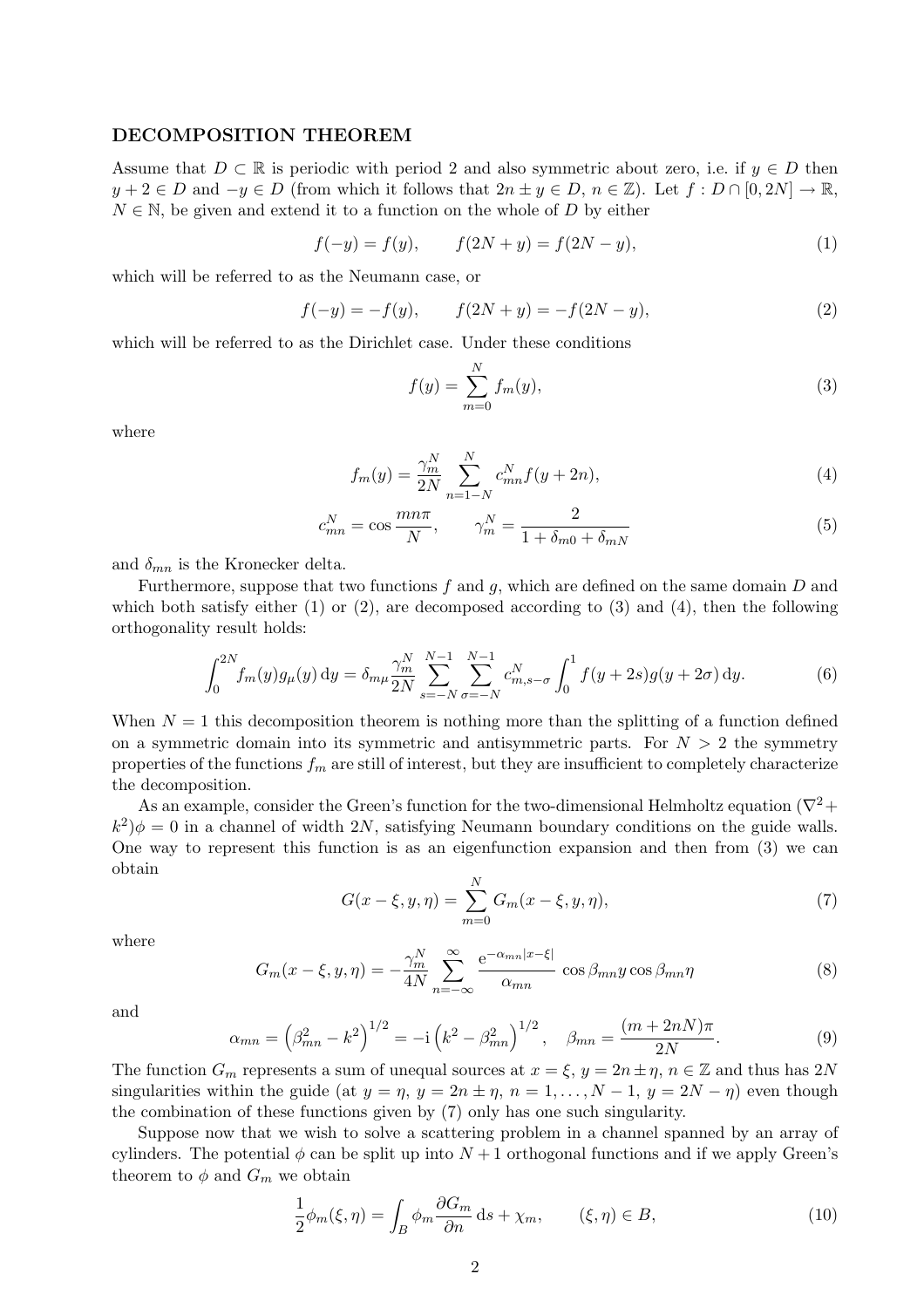where  $\chi_m$  comes from the decomposition of the incident wave and *B* is the boundary of the cylinder array. Thus, for the special types of geometry under consideration, an arbitrary scattering problem can be decomposed into  $N+1$  independent problems.

This result is of both practical and theoretical importance. From a practical point of view, the decomposition leads to a significant computational saving when calculating the effects of scattering by an array of cylinders spanning a channel, and from a theoretical viewpoint it enables us to prove the existence of trapped modes as described below.

#### **RESONANCES**

If we denote the fluid domain by  $\Omega$ , then the solution to a scattering problem of the type described above will not be unique if a non-trivial solution to the homogeneous boundary-value problem

$$
(\nabla^2 + k^2)\phi = 0 \quad \text{in} \quad \Omega,\tag{11}
$$

$$
\frac{\partial \phi}{\partial y} = 0 \quad \text{on} \quad y = 0, 2N,
$$
\n(12)

$$
\frac{\partial \phi}{\partial n} = 0 \quad \text{on} \quad B,\tag{13}
$$

$$
\phi \to 0 \quad \text{as} \quad |x| \to \infty,\tag{14}
$$

exists. If such a solution exists for a given  $k^2$  then  $k^2$  is an eigenvalue of  $-\nabla^2$  (with Neumann boundary conditions) on the domain Ω. The solution itself (which is known as a trapped mode or an acoustic resonance) is the corresponding eigenvector.

In terms of the spectral theory of operators we can think of  $(11)$ – $(14)$  as being an eigenvalue problem for an operator *A* consisting of  $-\nabla^2$  in  $\Omega$  together with the various boundary conditions. The spectrum of *A* is a closed set containing all the values of  $k^2$  for which the operator  $A - k^2I$ does not have a bounded inverse and for the above problem this set can be divided into two disjoint subsets. The values of  $k^2$  for which the operator  $A - k^2 I$  is not invertible are called eigenvalues of *A* and together they make up the point spectrum of *A*, denoted by  $\sigma_p(A)$ . It is well-known that for the problem specified in  $(11)–(14)$  any eigenvalues are real and non-negative. The remainder of the spectrum of *A* is called the continuous spectrum and denoted by  $\sigma_c(A)$ . We can also consider the set of values of  $k^2$  for which we can set up a wave scattering problem. This set is the essential spectrum of *A* and is denoted by  $\sigma_{\text{ess}}(A)$ . The essential spectrum is the union of the continuous spectrum and any embedded eigenvalues.

It is well-known that  $\sigma_{\rm ess}(A) = [0, \infty)$  and so any eigenvalue of A is necessarily embedded in the continuous spectrum which makes analysis of these eigenvalues difficult. One way of overcoming the problem is to find a decomposition of the space of functions on which *A* operates,  $S = S_0 \oplus S_1$  say ( $\oplus$ denotes direct sum), such that when we consider the operator *A* restricted to one of these subspaces the continuous spectrum is moved away from the origin. An example is provided by Evans, Levitin, and Vassiliev (1994) who considered the case  $N = 1$ . Below we extend this decomposition to arbitrary  $N \in \mathbb{N}$  which allows N eigenvalues to be found for each geometry.

Suppose then that we have a channel spanned by a periodic structure. The decomposition theorem shows that any function which is defined on  $\Omega$  can be written as

$$
\phi(x,y) = \sum_{m=0}^{N} \phi_m(x,y)
$$
\n(15)

and we can thus decompose the space of square integrable functions in the fluid region  $\Omega$  as

$$
L^{2}(\Omega) = S_0 \oplus S_1 \oplus \cdots \oplus S_N, \qquad (16)
$$

where  $S_m$  is the space of functions of the form  $\phi_m(x, y)$ . It makes sense to restrict the operator *A* to one of the spaces  $S_m$  and this restricted operator will be labelled  $A_m$ . Within a given space